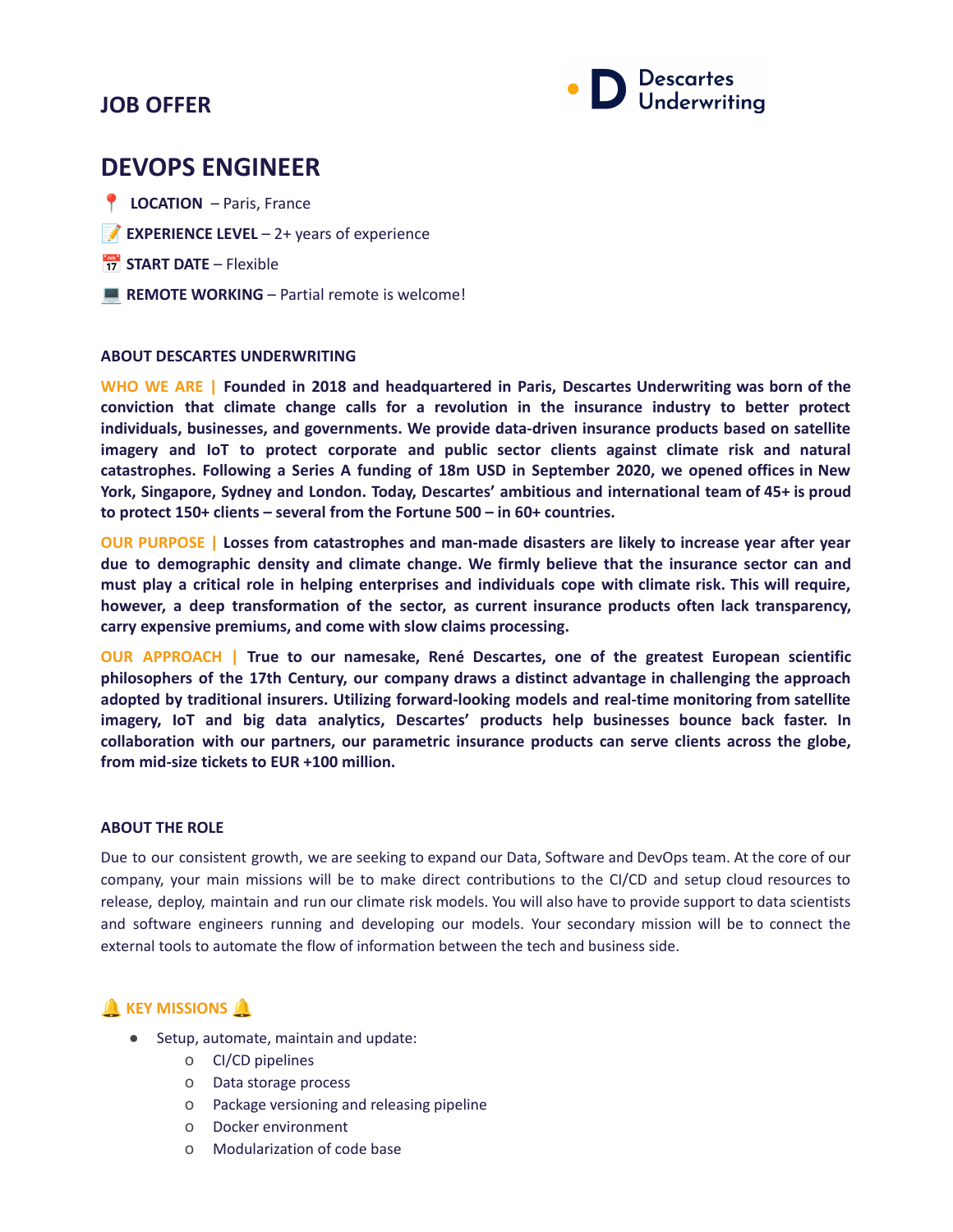## **JOB OFFER**



- o VM and compute instances
- o Connections to external and internal APIs
- o Notification process with chat tools
- o Website hosting
- Assess and evaluate the cost and the security of software architecture and implementation
- Participate in:
	- o Tech stack selection
	- o Discussions with tech partners
	- o Training of tech and underwriting teams
	- o Support and debug of internal users
	- o Management of IAM policies, groups and users

## **TECH STACK**

- Cloud provider: GCP
- Code versioning tool: Git + Gitlab
- OS: Linux
- Container: Docker
- Container orchestrator: Kubernetes
- Website architecture: LAMP
- Code base: Python
- Notification tool: Slack

### **EQUIPMENT**

- Laptop: premium DELL XPS 15
- OS: you decide

#### **ABOUT YOU**

### **EXPERIENCE & QUALIFICATIONS**

#### [Hard skills]

- Knowledge of the tech stack or equivalent tools
- Experience with Docker
- Experience automating a CI/CD pipeline
- Good knowledge in English and fluency in French

#### [Soft skills]

- Desire to train junior developers and explain CI/CD and cloud tools
- Desire to suggest improvements to the architecture

[Nice-to-have]

- Experience releasing python package
- Experience working data science project or scientific code
- Experience in HPC
- Contribution to an open source project